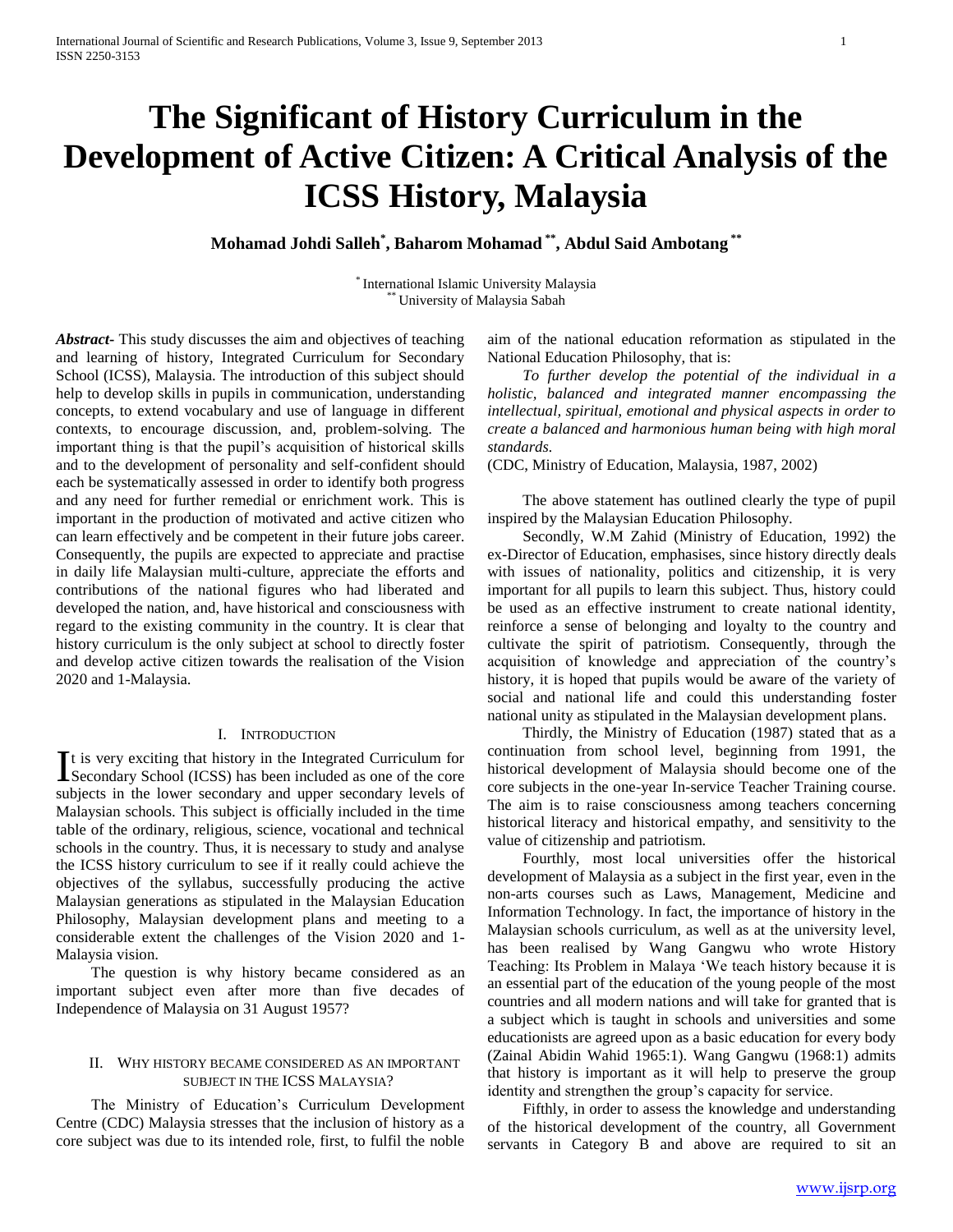examination, namely the *'Peperiksaan Am Kerajaan'*  (Government Examination) to qualify them to a permanent post. The examination is mainly about the process of nation building and the historical development of the country. This would be a great advantage for those who have learned history at school. In the ICSS however, everyone has the same opportunity to score.

 These are the main reasons for history was considered as an important subject especially in the ICSS. It is not only important at school level but also for beginning a career and beyond. This is in line with the aim of the national development plans implemented by the government. Moreover, since the 13 May 1969 incident there has always been a distinct conviction that history could be used as means to achieve national unity.

 There is little wonder, therefore, that after more than fifty years of independence, the Ministry of Education insists on including history as one of the core subjects in the ICSS, even for those people busily propagating and actively involved in the development of sophisticated technology and Multimedia Super Corridor (MSC) projects. In this respect, the Ministry clarifies that the country does not aim to produce people of high literacy but illiterate in the history of their own nation.

 As Omar (1992) says that history is now used as an instrument for unification or 'centripetal' and not for diversification or 'centrifugal' means as practised during the British administration.

# III. THE PRESSURE FOR THE CHANGE OF HISTORY CURRICULUM, MALAYSIA

 The Ministry of Education (CDC 1980) admits that the May 1969 incident initiated more serious efforts to revise the new history curriculum. The Ministry realised that one of the reasons was the lack of historical knowledge which could raise consciousness about the reality of the multiethnic-based politics, economics, social and cultural practices of the country.

 Vasil (1986) emphasised that the chauvinist sentiments of each ethnic groups for their ancestors' motherland were very strong. Their demands respecting development and policy making, especially concerning culture, education and language always referred to their ancestors' home countries. This situation raised dissatisfaction among the 'sons of the soil' and urged the government to review the development and education policies. The pressure was led by the Malay politicians, academicians, professionals and socio-cultural groups as discussed in the previous chapter.

 At this stage, the concern for history as a centripetal instrument especially in providing the perspectives of the process of social evolution in the country in the previous centuries became prominent in the government's policy making agenda. Indeed, the Ministry of Education (CDC 1980) stated that the revision of the history syllabus for Malaysian schools in the 1970s illustrated the preponderance given to national aspirations as stipulated in the *Rukunegara* and the New Economic Policy, especially with regard to the making of the new society and the development of national unity. For example, in 1971, a Congress on Malaysian Culture was held with the aim of promoting the Malaysian identity and culture, as a multi-ethnic and multicultural society.

 Ministry of Education (1992) stated that the history syllabus was revised mainly as a sequence of the recommendations of this Congress and the subsequent Malaysia History Seminars organised by the Malaysian Historical Society and the Historical Society of the Universiti Kebangsaan Malaysia (National University of Malaysia) in 1973 and 1974. It was recommended that the history syllabus: should emphasise more the endeavours of Malaysians and reflect the views of Malaysian historians rather than the perceptions of foreign historians. (Ministry of Education, CDC 1992).

 The resultant revised history syllabus for Primary and Lower Secondary Schools undeniably echoed their view when it states, in organising the aims and content of the history syllabus of a nation, it is necessary to ensure that it is consistent with the policy and constitution and the educational objectives of the nation so that it helps to achieve the national aims. In selecting the content of History, it must be consistent with the national aspiration stated in Rukunegara and the aim of teaching History itself (Ministry of Education, CDC 1992).

 In this respect, the Cabinet Committee Report 1979 emphasised that it was important for pupils to learn history, particularly the history of Malaysia, because it is intimately related to the development of nation building, citizenship and national integration and provides perspectives of the process of social evolution in the country for the previous centuries (Ministry of Education (1992). Consequently, the Cabinet Committee recommended that:

 a. The history syllabus should place emphasis on the people of Malaysia and their contributions: the same format should also be followed when teaching about the Southeast Asian countries; and,

 b. The time allocated for history lesson must be followed by all schools.

(The Cabinet Committee Report 1979, Item 40: para 137-139)

 These recommendations are related to the earlier statement of the Cabinet Committee when the Government, through the Ministry of Education, decided to reform, improve and enhance the quality of education so that the requirements of present and future national development could be met. The Report's recommendations were geared towards the following objectives are to achieve national unity in a multi-ethnic society; produce skilled manpower for national development; further extend the policy of democratisation of education in order to strike a balance in all aspects of education between rural and urban areas; and, mould a disciplined and morally refined Malaysian society (Ministry of Education, EPRD 1994).

 Consequently, in the early seventies the Ministry of Education launched a programme for the collection of data on Malaysian historiography. The programme was initiated particularly by the Department of History, University of Malaya and the University Kebangsaan Malaysia. The majority of the research was based on fieldwork undertaken by undergraduate students of the two universities in their own localities. The aim was to collect, collate and compile data as part of their history course requirements.

 According to Ministry of Education (1992) the main themes in the study were education, immigration, racial conflicts, the Japanese Occupation, Malay historiography, biographies of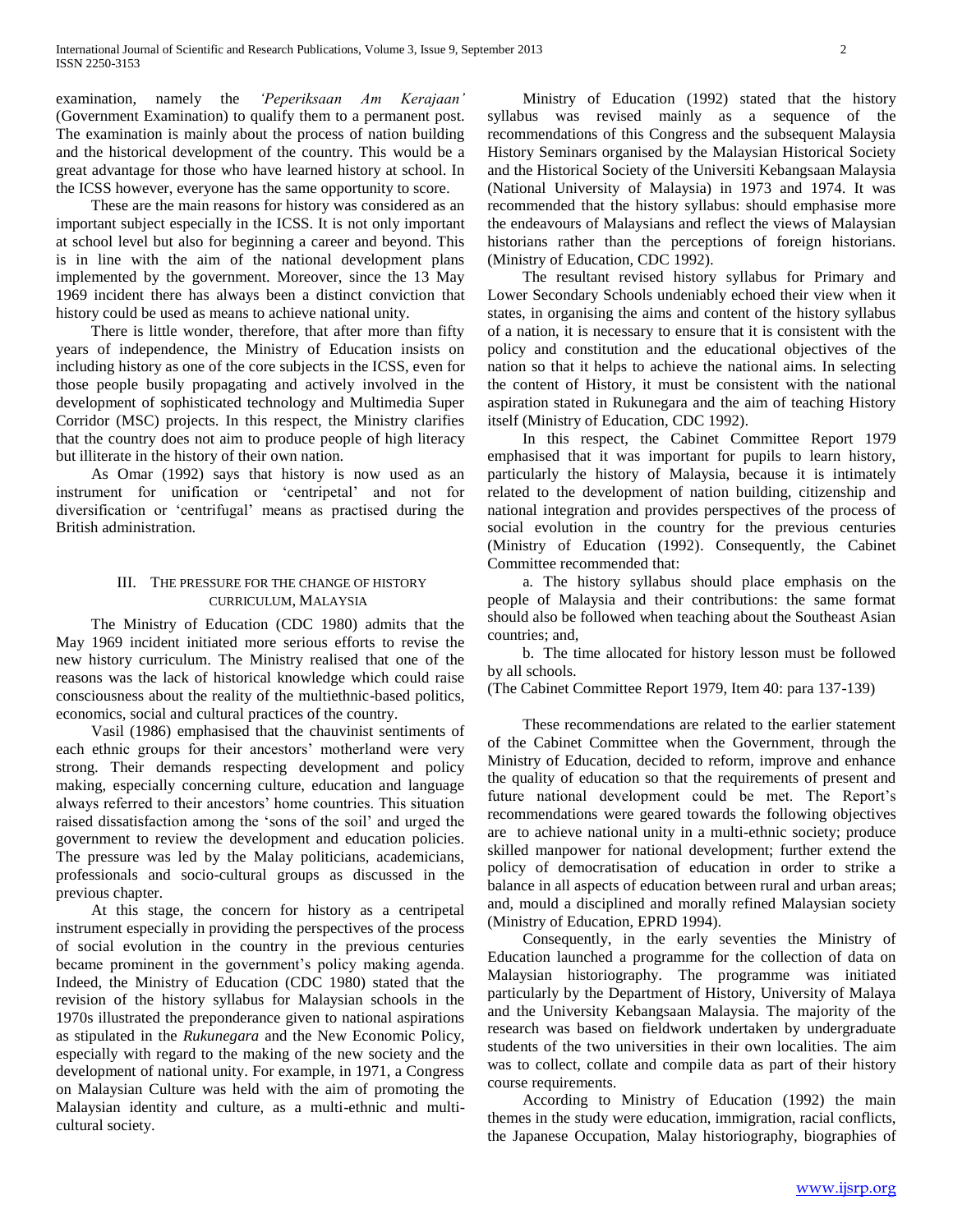Malaysian personalities and politics at the grass-root level. The findings have made a significant contribution to the formulation of themes and content of history in the school curriculum.

 In 1977, the Ministry of Education formulated a history syllabus for secondary schools. The objectives of the history curriculum 1977 were as follows to increase awareness of national identity through the learning of history; foster a sense of belonging within the community and country as a whole; develop an equal awareness of its historical heritage of all the major ethnic groups among Malaysians; foster international understanding; raise interest in history; and, create and develop critical thinking (CDC, Ministry of Education, Malaysia 1979).

The above objectives were synchronised with the contemporary aims and development of the country. First, the formulation of 'National Culture', second, development of national identity, third, the restructuring of society and fourth, the role of Malaysia in the region and internationally, especially ASEAN (Association of South-East Asian Nations) with the ZOPFAN (Zone of Peace, Freedom and Neutrality) Policy and Third World organisation respectively. It is obvious that history was used by politicians and by government as an instrument to propagate national and international issues.

 In 1983, the Malaysian Ministry of Education (CDC 1989) implemented the New Primary School Curriculum (NPSC) throughout the country beginning with Year One (pupils aged seven years). In the NPSC history was taught beginning with Year Four under the newly introduced subject 'Man and His Environment'.

 In 1989, the Malaysian Ministry of Education (CDC 1989) implemented a new curriculum for secondary schools, known as the Integrated Curriculum for Secondary Schools (ICSS), throughout the country, beginning with Form One. In this curriculum history was included as one of the core subjects in the lower and upper secondary levels. The inclusion of history in the lower secondary level (Forms One, Two and Three) was merely a continuation of the 'Man and His Environment' subject of the NPSC and replaced the existing history syllabus. However, the inclusion of history in the upper secondary level (Forms Four and Five) in all type of schools was a new requirement. On one hand, it is a privilege but on the other, it is a great responsibility for history to achieve the aims and the aspirations envisioned in the National Education Philosophy and National Development Plans.

 It can be seen that the decision to include history as one of the core subjects in the ICSS was not an overnight process. It involved the work and contributions of various individuals, professionals, academicians and historical associations. Consequently, the changes in the education policy and systems to suit the aspiration of building a Malaysian nation with a unified, multi-ethnic population able to produce the required quantity and quality of human resources, in accordance with the blue print of national development projects, have had a significant impact in the designation of the history curriculum of Malaysian schools, particularly in the ICSS.

# IV. THE AIM AND OBJECTIVES OF HISTORY CURRICULUM IN THE ICSS, MALAYSIA

 The Ministry of Education (CDC 1989) outlined thirteen objectives of school education in the ICSS. One of the objectives, in line with the learning of history, was to enable pupils to understand, be aware of and appreciate the history as well as the socio-cultural milieu of the country.

 In this respect, the Philosophy of History Education, Lower Secondary Schools, Malaysia, was formulated towards achieving these aims, to cultivate high standard moral values, the spirit of loyalty and pride in being a Malaysian. Through knowledge and appreciation of the country's history, it is hoped that the pupils would become aware of the variety of social and national order that is to be used as a main reference of fostering national unity and to reinforce the sense of belonging and the spirit of citizenship/patriotism (Curriculum Development Centre, Ministry of Education, Malaysia, 1987).

 It is clear that there is a very close relation between the Malaysian Education Philosophy and the Philosophy of History in the ICSS. Consequently, the Ministry of Education (CDC 1987) decided to reformulate the aims and objectives of the old 1977 history curriculum in order to meet the aspiration of the Malaysian Education Philosophy.

 The objectives, which were built into the History Syllabus ICSS (1988), were to enable pupils to:

 i. understand the political, economic and social development of the community and nation;

 ii. understand, appreciate and practise in daily life the Malaysian community values and culture;

 iii. appreciate the efforts and contributions of the national figures who have liberated and developed the nation;

 iv. have historical consciousness with regard to the existing community in the country;

 v. analyse, synthesise and evaluate the existing historical facts and evidence rationally;

 vi. upgrade thinking skills and develop maturity based on students' learning experiences in history;

 vii.be conscious of, sensitivity to and deeply responsible for law and order and the development of the nation.

 The history curriculum in the ICSS 1988 was changed in accordance with the above objectives. The themes for lower secondary level are:

1. The Golden Era of the Malay Melaka Sultanate;

 2. The kingdoms after the downfall of the Melaka Sultanate to the inauguration of the present Kingdoms;

 3. The natural environment and wealth of the country which led western powers to colonise it;

 4. The uprisings and movement to liberate the sovereignty of the nation;

5. The people's movements towards Independence;

6. The Formation of Malaysia;

7. The achievement of Independence.

 The pupils of the Lower Secondary level should acquire knowledge and understanding of the above themes concerning the historical development of the country. At the same time, they are asked to identify the causes and effect of events which might affect their present situation. The pupils are also encouraged to use their own minds when examining the contents of textbooks in order to develop critical thinking.

 It is clear that history within the ICSS was given a demanding task, namely to educate pupils to be 'good Malaysian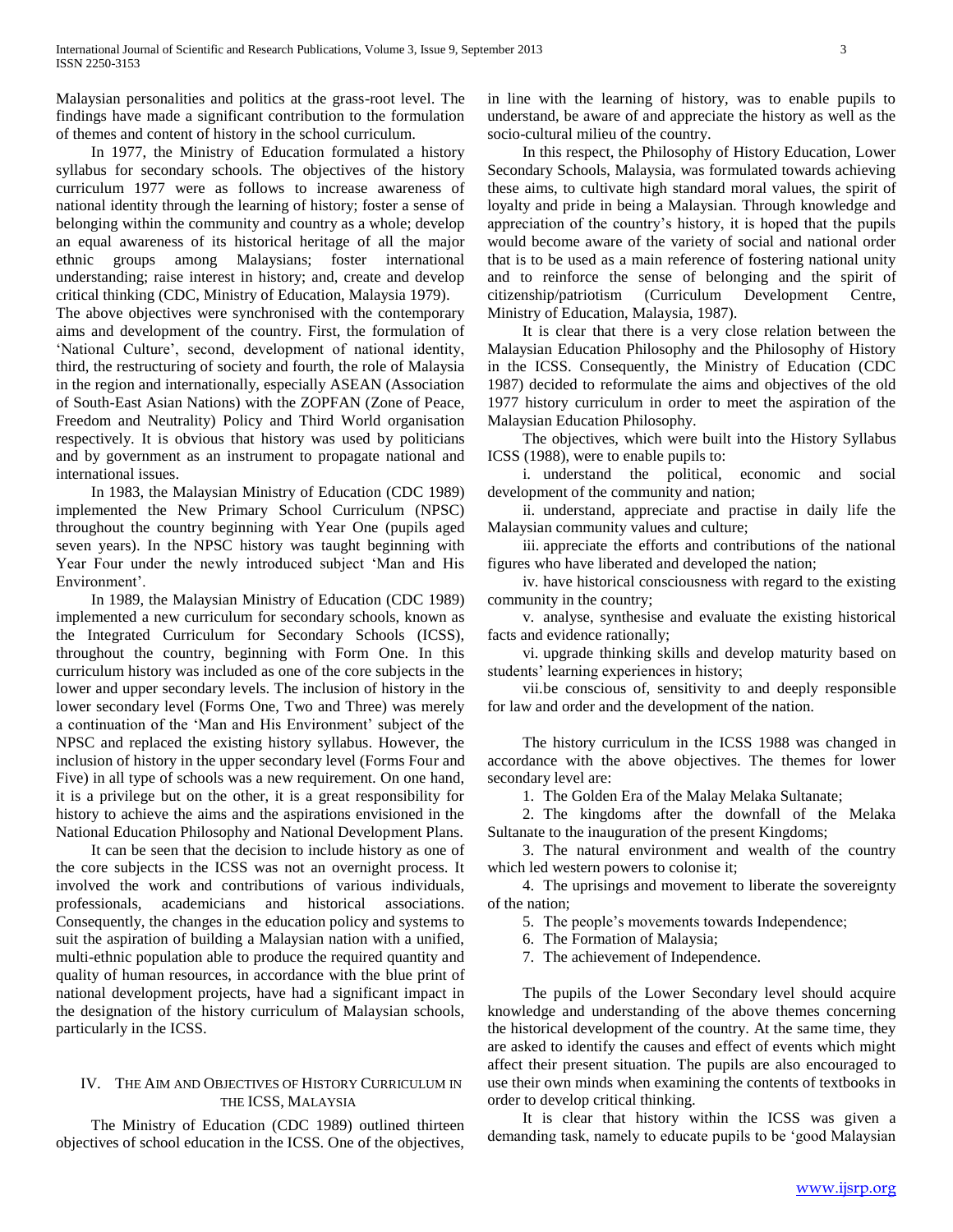citizens' inspired by the national development plans and the National Education Philosophy (CDC 1987). The central feature in the process of education is the focus on pupils, whereby teachers actively involve pupils in the entire range of teachinglearning activities. The effectiveness of history in achieving the aims stipulated in the National Education Philosophy and National Development plans need further examination and discussion. The discussion on Malaysian ICSS history and local history in this study refers much to the learning and teaching approaches of this subject in English schools. The intimate political, economic, social and educational connections between Britain and Malaysia as mentioned above would lead one to expect some similarities in educational practice suitable and applicable to the Malaysian context.

 This would not be to duplicate exactly the whole British schools system or copy the subject matter. The main point is to refer to the pedagogical aspects, particularly in the formulation of the curriculum, the implementation and the educational significance of both history and fieldwork history.

## V. A CRITICAL ANALYSIS OF AIM AND OBJECTIVES OF THE ICSS HISTORY, MALAYSIA

 It has been emphasised that the overriding concern of Malaysia is to achieve national integration and unity, and that history is seen as an important apparatus towards achieving that end.

 In this respect, the Ministry of Education (CDC 1987) designed the ICSS history with the intention to achieve the aim stipulated in the education philosophy and national development, that is to produce the criteria of individual who is 'balanced and harmonious; spiritually, cognitively and physically skilful; and practising high moral values'.

 In fact, these values of history curriculum are in line with the observation of Sir Keith Joseph as quoted by Grosvenor and Watts (1995:19-20) that:

 *The knowledge, understanding and skills which the study of history can confer are of great value themselves. To acquire an interest in the past is itself a cultural acquisition which can enrich the whole of one's adult life...In addition history can...encourage young people to use their reason as well as their memories. It can develop skills of analysis and criticism...by encouraging pupils to evaluate primary source material...the skills acquired through the study of history can also enhance young people's use of language, numeracy, observation and communication with other people. History is indispensable to understanding the society we live...In short, properly taught, justifies its place in the curriculum by what it does to prepare all pupils for the responsibilities of citizenship* (Keith Joseph 1984).

 From this statement, it is clear that, Joseph believed that, basically history has a considerable capacity to prepare pupils with the knowledge, understanding, skills and responsibilities necessary for the 'good citizen'. Thus, the reformulation and designation of the ICSS history would seem to be inspired by a similar philosophy.

 In the ICSS, the elements of history were restructured through a variety of perspectives including **p**olitical, **e**conomic,

**s**ocial, **c**ultural and **a**esthetic (researcher's acronym- PESCA). For the lower secondary level (Forms One, Two and Three), the themes were confined to Malaysia, from the period of the Stone Age pre-history until the formation of Malaysian State of the Malay Melaka Sultanate. The themes were presented in chronological order and a continuation of the NPSC 'Mans and His Environment' subject.

 In the Form One (CDC 1987) textbook it is shown that Malaysia was developed in various stages and influenced by many internal and external factors. For example, the Malay Melaka Sultanate founded by Parameswara, initially was a small fishing village but later developed as a kingdom and international trader in the region. It is stated in the textbooks that the country faced a lot of challenges such as the attacks by the Siamese, the Portuguese, the Dutch and the British. In this respect, the contributions of local figures such as Sultan Mansor Shah, Sultan Alauddin Riayat Shah and Tun Perak were more clearly emphasised. The developments of the economic, social and cultural activities of the local people were also clearly highlighted (CDC 1987, 1988, 1989). There are a lot of differences here from the history curriculum during the British administration and before the implementation of the ICSS.

 The content and presentation in the textbooks are in accordance with the aims of the ICSS history, that is to provide knowledge to the pupils and understand the process of nation building of the country over centuries (CDC 1987, 1989). The important thing in this aspect is that the history curriculum must be based on the Malaysian experience.

 In fact, 'knowledge and understanding' of the development of the country is one of the fundamental element in the learning and teaching of history in England too. With regard to this, Sebba (1994) mentions that the requirements of historical thinking in the history curriculum should include three areas namely; first, knowledge and understanding of history; second, interpretations of history; and third the use of historical sources.

 Within the 'knowledge and understanding' of history there were three strands namely; 'change and continuity', 'causes and consequences' and 'knowing about and understanding' key features of past situations. Change and continuity is concerned with the development of understanding of chronology (Sebba 1994). Bourdillon (1994) stresses that chronology provides a mental framework or map which gives significance and coherence to the study of history. We believe that a school history course should respect chronology and be broadly chronological in structure.

 Sebba (1994) states that 'cause and consequence' is about identifying why things in the past happened, why particular individuals acted the way they did and what the consequences or results were of these events and actions. Knowing and understanding key features of past situations requires pupils to identify differences and similarities between a period in the past and the present or between two or more periods in the past.

 'Interpretation of history' includes understanding the differences between fantasy and reality, looking at the different ways in which the past has been represented and investigating the differences between versions of the past. Sebba (1994:4) says that 'starting with the crudest of distinctions between facts and fiction this can develop into consideration of whether they are fictitious or not'. Bourdillon (1994:31) admits that the study of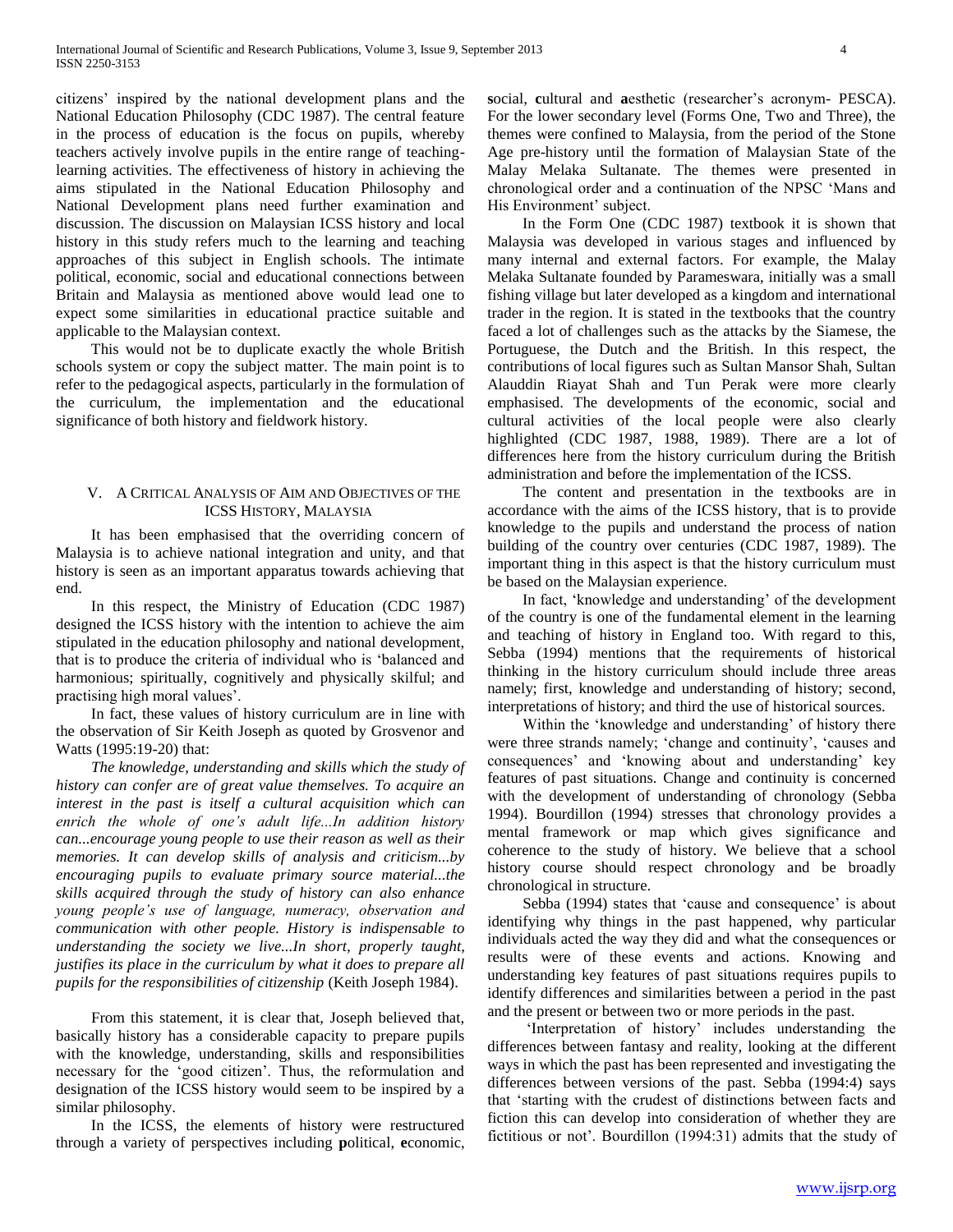history necessarily includes interpretations of history and its nature that has three distinct but related aspects:

 i. an acquaintance with the writings of historians and a knowledge of typical historical controversies, relating to the content of the course;

 ii. an understanding that history has been written, sung, spoken about, painted, and dramatised by all kinds of people for all kinds of reasons; and

 iii. an understanding that some histories have a high profile, others are hardly known, yet others (like the history of the differing roles of men and women) are now finding a place in the main arena of history.

 Within 'the use of historical sources', pupils will be working on the skills of research in history such as developing powers of observation, listening, communicating, hypothesising, problem solving, library skills and interpretation. These skills may be enhanced by the use of various sources including portraits, photographs, objects, buildings, audio tapes, music and eyewitness accounts.

 One of the principles of the ICSS history is the use of an integrated approach which entailed the integration of knowledge, skills and values; the integration of theory and practice; and the integration of curriculum, the co-curriculum and the school culture (CDC 1989). The intention is to promote to pupils the concept of 'history a-cross curriculum' meaning that the elements of history are acquired in other ICSS subjects.

 This is in line with Black and M.MacRaild (1997) in Britain who stated that the links between history and the 'crosscurricular themes' of the history curriculum are extensive and include environmental education, citizenship, family life-cycles, economic and occupations of people in the locality. These were explained by Peter Burke in the *New Perspective on Historical Writing,* 1991. Sebba (1994:7) says that 'the importance of history as a vehicle for delivering this entitlement comes from a number of aspects of teaching of history which are intrinsic to the subject'. First, history deals with human motivation; and second, history has a very important part to play in pupils' cultural development. In fact, the fostering of spiritual, moral, social and cultural development of pupils has been given special attention in the ICSS history.

 The value of motivation is included as one of the aims of the teaching and learning of ICSS history. It should help to develop skills in pupils in communication, understanding concepts, to extend vocabulary and use of language, especially Bahasa Malaysia in different contexts and to encourage discussion and problem-solving (CDC 1987). The important thing is that the pupil's acquisition of historical skills and to the development of personality and self-confidence should each be systematically assessed in order to identify both progress and any need for further remedial or enrichment work (CDC 1987). This is important in the production of motivated people who can learn effectively and be competent in their future jobs. The pupils are expected to appreciate and practise in daily life Malaysian culture, appreciate the efforts and contributions of the national figures who have liberated and developed the nation and have historical consciousness with regard to the existing community in the country (CDC 1989).

 As an addition to the sixteen selected moral values of the ICSS, the Ministry (CDC 1992) reinforced the credibility of history subject in creating good citizens by introducing a specific value concerning citizenship and patriotism namely 'pride in being a Malaysian', 'patriotism', 'self belonging', 'discipline' and 'initiative and productiveness'. It might seem redundant as it duplicate other stated values, but it is specially designed for the history subject area. The more important thing is that it has to be clearly and truly implemented in the teaching, learning and examination of history and in textbooks. By this way pupils should realise the importance of the moral values inculcated in the subject whereas in the long term it is accordance with the aims of the national development plans especially the Vision 2020 as discussed in chapter one.

 From the above, it is clear that history in the ICSS is viewed as an endeavour to enable the development of a balanced, integrated and well-rounded individual. The history curriculum at secondary school level was formulated to realise this aspiration, through a complete education which encompasses the acquisition of knowledge, skills, values and the effective use of historical experience.

 In this respect, Grosvenor and Watts (1995) suggest that pupils are entitled to learning experiences, which allow them to demonstrate their progress in knowledge and understanding of history; ability to give historical explanation; ability to investigate and work with historical sources of different kinds; ability to provide interpretation of the past are consistent with the evidence; ability to locate, select and organise historical information; ability to present findings appropriately and effectively give historical explanations; sense of the past; awareness of how the past helped to fashion the present; enthusiasm for exploring the past; respect for evidence; toleration of a range of opinions; and. construction approach to collaborative working.

 Furthermore, Grosvenor and Watts (1995:40) suggest that pupil should be given various opportunities to show that they can do; increase their understanding of historical terminology and concept especially by revising these within and across the Key Stages; study the different perspectives of history and the diversity of human experience within an increasingly deeper and wider framework knowledge; use more complex sources, both primary and secondary; recognise how and why people interpret history in different ways; have space and time to investigate at their own level with increase independence; ask questions, return to these in different contexts and learn gradually to formulate hypotheses; try different ways of communicating their findings and in an increasingly sophisticated way; be engaged in an active and challenging learning process which stimulates interest and enquiry and therefore naturally leads into the understanding and skills which are part of history; experience teaching which has clear objectives, a variety of both methods and classroom organisation and is well and imaginatively planned; and, have regular positive and informative feedback on how they are progressing and how to progress further.

 Therefore, it is important to revise the history curriculum of ICSS Malaysia from merely focusing on the pupils' understanding the history of the nation and memorisation of historical facts for examination purposes. The pupils develop their understanding of people and events in history and learning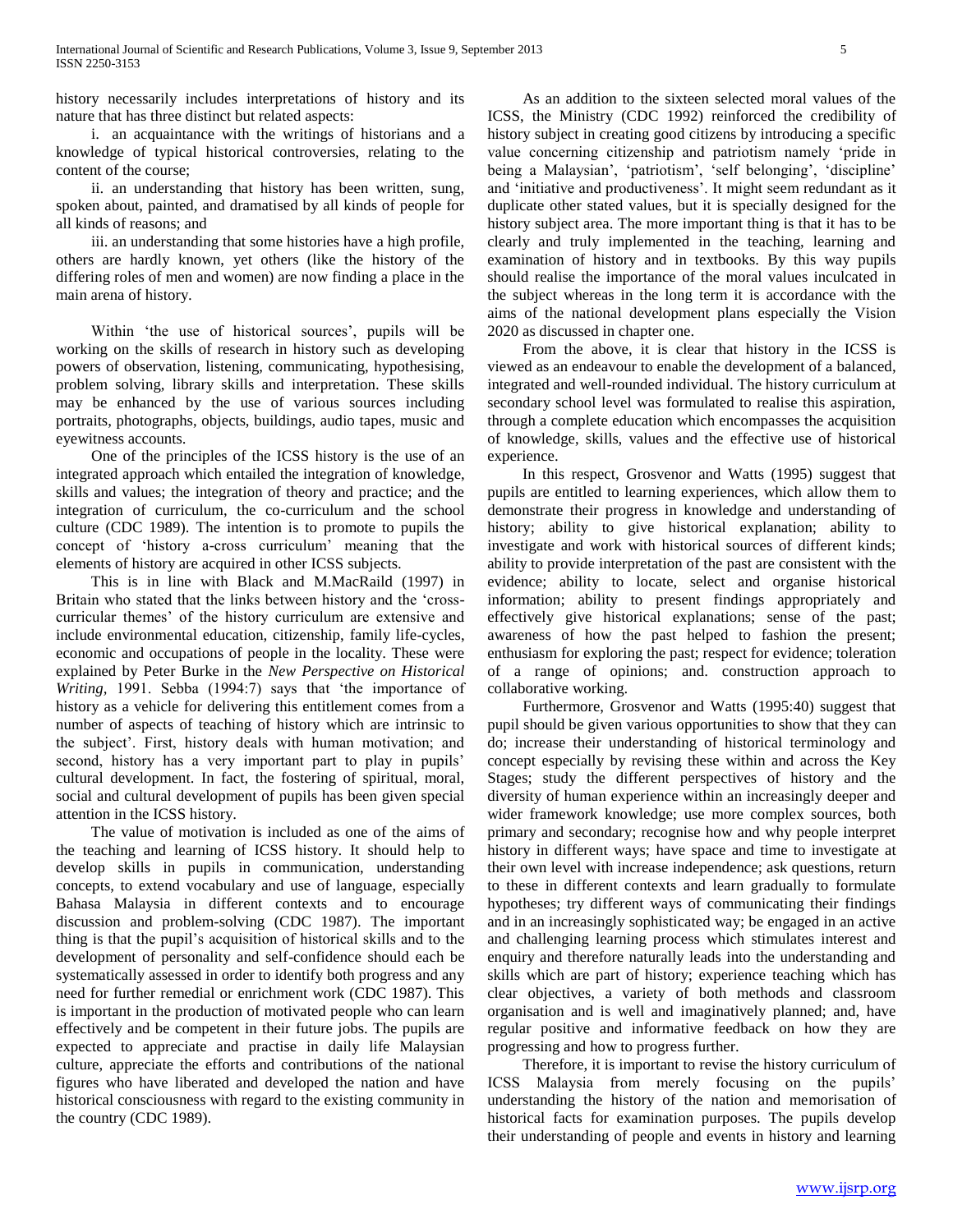how 'historical facts' develop in accordance with the nature of history should itself involve understanding of 'objectivity', 'empathy' and 'causation'. It is good to remember the recipe of a cake, but it would be much better to know how to bake it.

 The pupils should be given opportunity to use a range of historical sources including written evidence, artefacts, pictures, photographs, music, buildings, sites and computer-based materials. They should also be introduced to a range of perspectives such as political, economic, technological and scientific, social, religious, cultural and aesthetic. They should be actively involved in historical investigations which stem from their own interests, through asking questions, selecting and recording their own sources, organising the information they collect and presenting their findings in a variety of ways such as orally, in writing or through model-making, pictures, drama or information technology.

 The Malaysian schools' history curriculum should recognise the essential interaction between content and process, the need for a balance of breadth and depth, and the importance of investigations stemming from pupils' own interests. The pupils should be initiated, guided and shown how to investigate primary sources in order to find out about the relationship between past and present, or what it might be like to have lived at another time. Investigations should be recorded in a variety of artistic, creative and mathematical forms.

 The planning might involve a sequence of stages such as an overview of resources, selection of focuses for investigations, selection of key concepts, consideration of possible activities related to each focus, long-term plans showing how activities relate to objectives and how they can be assessed. For the teaching and learning implementation more detailed, short-term plans required for each activity or activities in every lesson. The pupil should be exposed to the work of historian who works from scratch and patches of evidence, analyse and synthesise the facts until the writing of a historical book.

 With regard to the work of historians it can be illustrated as shown in figure 1 below: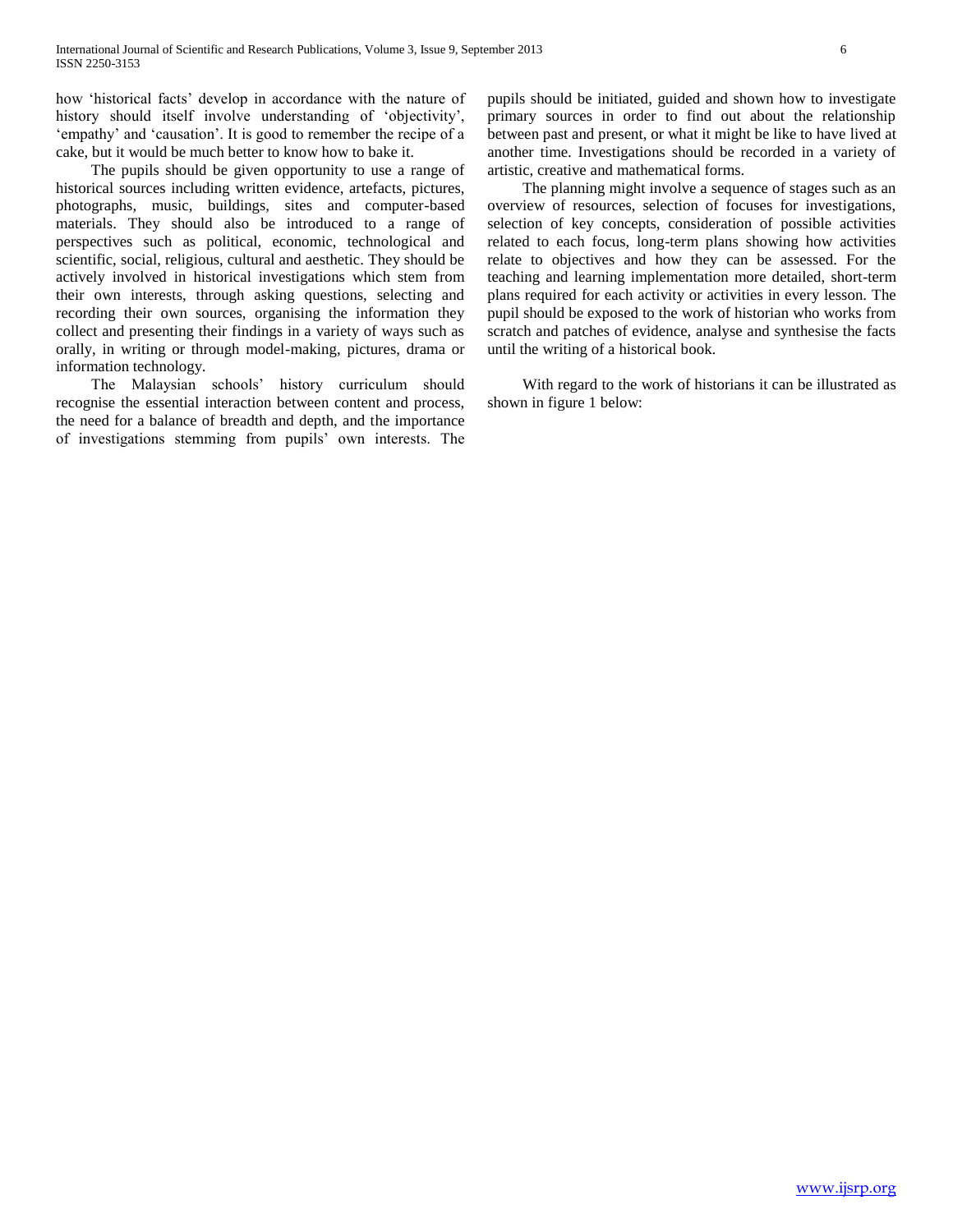